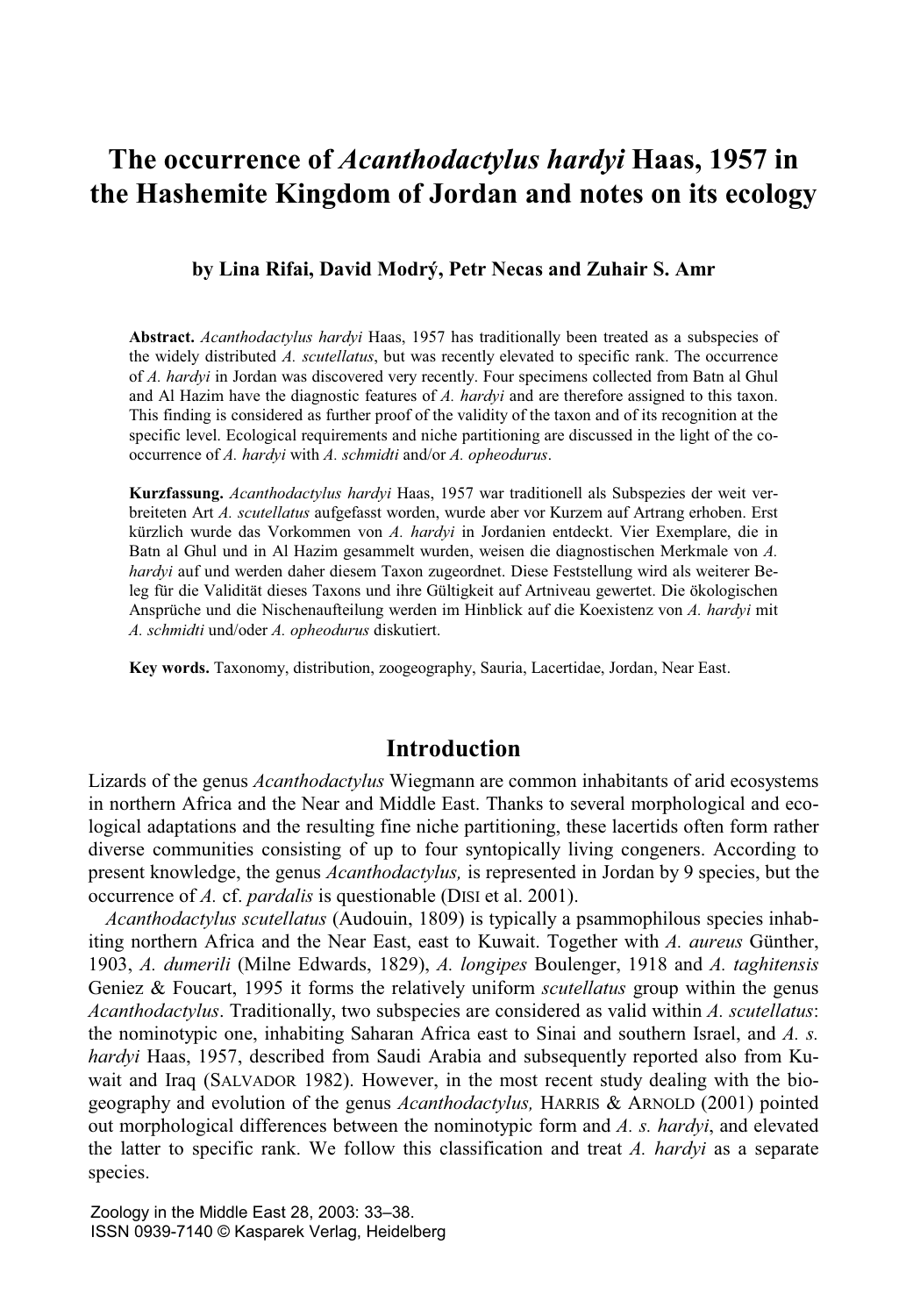The occurrence of *A. hardyi* in Jordan has been discovered very recently (DISI et al. 2001). In this account we report on its known distribution, taxonomic status and discuss its ecological requirements.

### **Material and methods**

Field observations and collections were made during numerous field trips undertaken by the authors in the years 1996 to 2001. Four specimens of *A. hardyi* were collected, photographed and preserved in alcohol; basic meristic and metric characters were collected from all specimens to determine their specific and subspecific status. Sex was determined by dissection and checking the right gonad. All animals are deposited in the herpetological collection of the National Museum Prague, Czech Republic: NMP6V 71352: Batn al Ghul, 29°41'43''N, 35°53'04''E, 950 m a.s.l, 12 June 1999, coll. D. MODRÝ. – NMP6V 71353/1–3: ca 23 km east of police station in Abar al Hazim, 31°35'50''N, 37°16'51''E, 540 m a.s.l., 5 September 2001, coll. L. RIFAI, D. MODRÝ and M. KAMLER.

## **Results**

#### **Morphology**

All collected specimens show a high level of morphological uniformity, and the main morphological characters agree with the diagnosis of *A. hardyi*: relatively slender, dorsally flattened body and pointed snout, 3 supraoculars and a  $4<sup>th</sup>$  broken up into granules and one row of granules between the supraoculars and the supraciliaries. Suboculars, with a distinct keel, are not in contact with the upper lip but are joined with the  $5<sup>th</sup>$  and  $6<sup>th</sup>$  supralabial. Temporals are small and granular. First three pairs of submaxillaries are in contact, ear opening is bordered anteriorly by 3–5 denticulated scales. The dorsal scales are very small, smooth and granular, arranged in 63–74 rows across the mid-body (66–67 in the animals examined, see Tab. 1). Ventrals (counted without marginals) are arranged in 12 more or less straight longitudinal rows. 4 rows of scales are present on fingers; the toes are strongly pectinate. Basic measurements and scale counts are summarised in Tab. 1.

The ground colour of living specimens was very pale, sandy-yellowish with greyish buff, with a fine dark brown reticulated pattern on dorsum. The hind legs were distinctly spotted, the dorsal side of the tail was lighter than its lateral parts, the tail of all three animals from Al Hazim appeared slightly bluish. The ventral side was whitish with a pearl tinge. Alcohol preserved specimens were a typical bluish buff.

Tab. 1. Basic morphological data for the reported specimens of *A. hardyi*. <sup>1</sup> = regenerated tail; <sup>2</sup> = ventrals in longest transversal row, counted without marginals;  $3 =$  dorsals at mid-body.

| coll. No.     | locality     | sex | SVL<br>(mm) | TL<br>(mm)      | ventrals <sup>2</sup> | dorsals <sup>3</sup> | no. of<br>supraoculars |
|---------------|--------------|-----|-------------|-----------------|-----------------------|----------------------|------------------------|
| NMP6V 71352   | Batn al Ghul |     | 52          | 69 <sup>1</sup> | 12                    | 67, smooth           |                        |
| NMP6V 71353/1 | Al Hazim     |     | 43          | 80              | 12                    | 66, smooth           |                        |
| NMP6V 71353/2 | Al Hazim     |     | 45          | 82              | 12                    | 66, smooth           |                        |
| NMP6V 71353/3 | Al Hazim     |     | 41          |                 | 12                    | 67, smooth           |                        |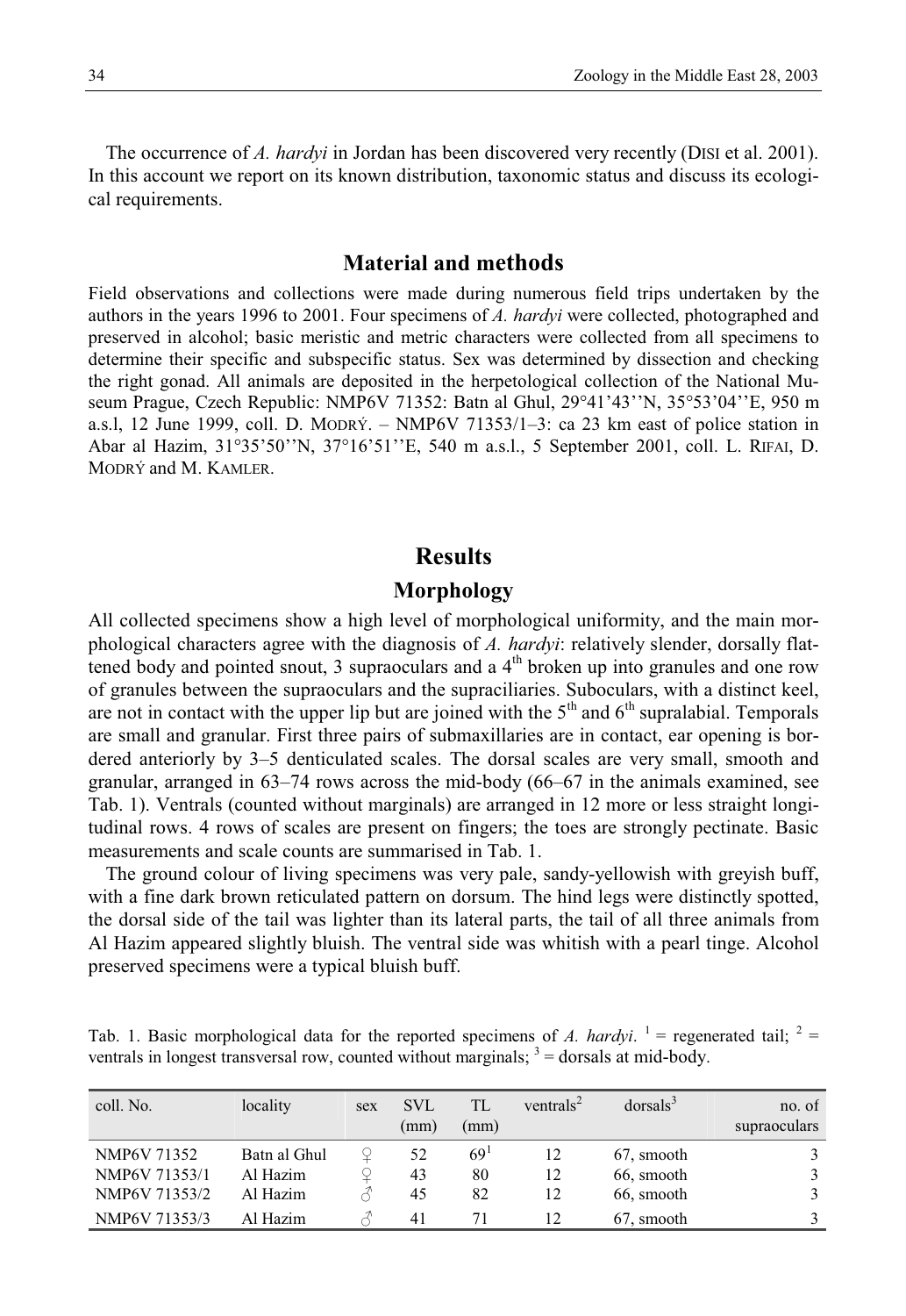

Fig. 1. Habitat of *Acanthodactylus hardyi* east of Abar Al Hazim (photograph: D. MODRÝ).

## **Habitat and field observations**

**Batn al Ghul.** A single female was collected in a shallow, sandy wadi, with relatively dense bushes of *Haloxylon persicum*. The wadi intersects the flat hammada formed by fine gravel and interspersed basalt boulders of various size. The slopes of the nearby hills are covered by loose sand. The specimen was collected around 8:00 a.m. when basking close to a dense bush of *Haloxylon*. An intense search during 3 visits in following three years did not reveal further specimens of *A. hardyi*, in contrast to several *A. opheodurus* observed and collected. Syntopically, *Acanthodactylus opheodurus*, *Trapelus pallidus agnetae*, *Scincus scincus meccensis* and *Stenodactylus slevini* were collected. The larger dunes of loose sand, lying in the immediate vicinity, were inhabited by *Phrynocephalus arabicus*; tracks of *Cerastes g. gasperettii* and *Varanus griseus* were observed at the same place.

**Al Hazim.** All specimens were collected around steep sandstone hills arising abruptly from the flat sandy hammada east of the Abar al Hazim oasis. The microhabitat was formed by undulating low dunes consisting of very fine, partly loose and partly hardened sand with scattered bushes of *Salsola vermiculata*, *Halogeton alopecuroides* and *Anabasis* sp. Three specimens were collected between 9:30 and 10:30 a.m., and two further specimens were observed and photographed. The animals were usually resting in the half-shadow of low bushes and when pursued they ran to the next bush, where they retreated into the shadow between branches. If flushed again, they usually retreated into simple burrows with a rather small opening. Syntopically, a single subadult *A. schmidti* and a single juvenile *A. opheodurus* were collected. Additionally, tracks of *Scincus scincus meccensis* were observed at the same site; the nearby situated sandstone cliffs were inhabited by *Ptyodactylus puiseuxi*.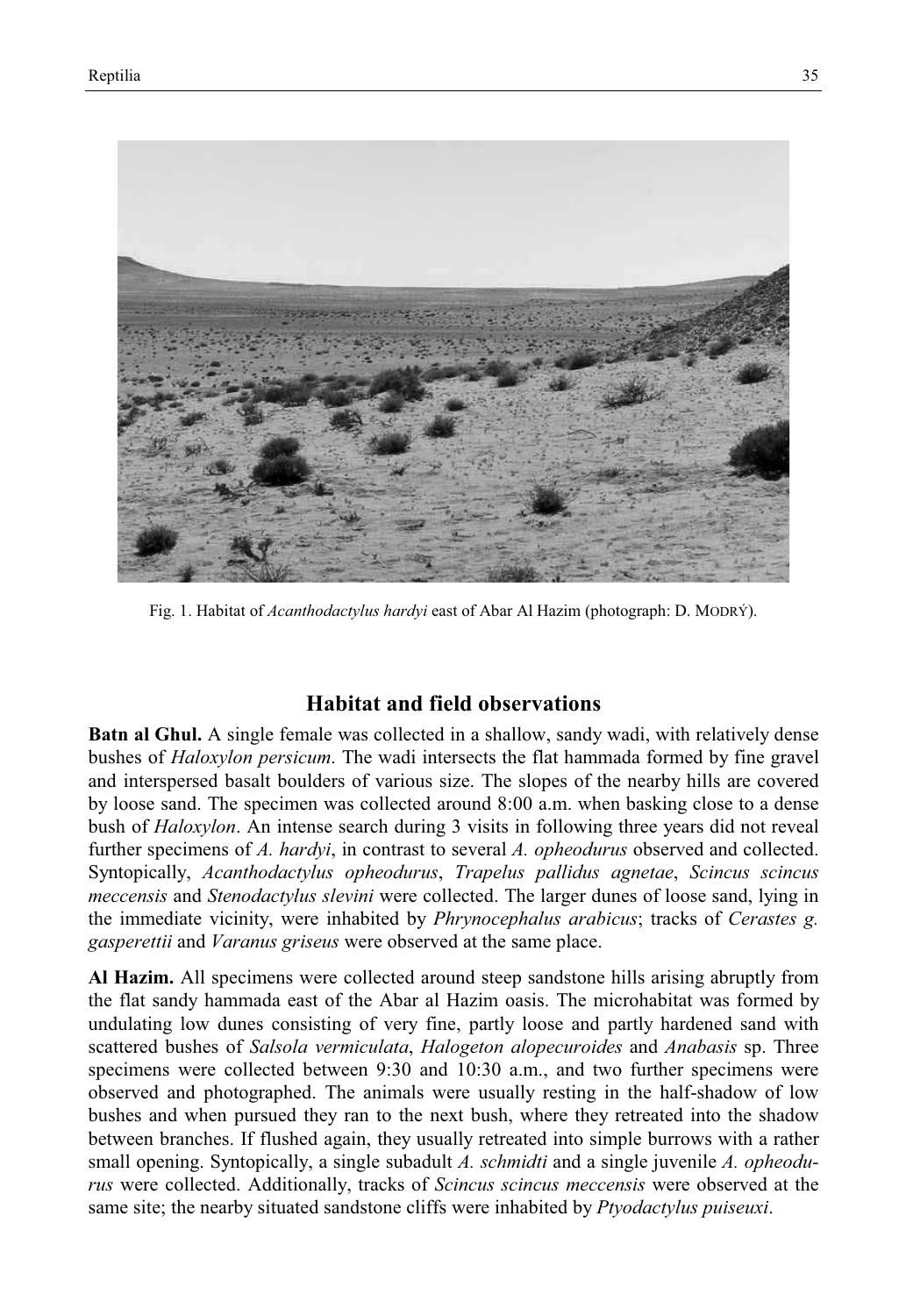

Fig. 2. A subadult specimen of *Acanthodactylus hardyi* photographed east of Abar Al Hazim (photograph: D. MODRÝ).



Fig. 3. A portrait of *Acanthodactylus hardyi* from Batn al Ghul (photograph: D. MODRÝ).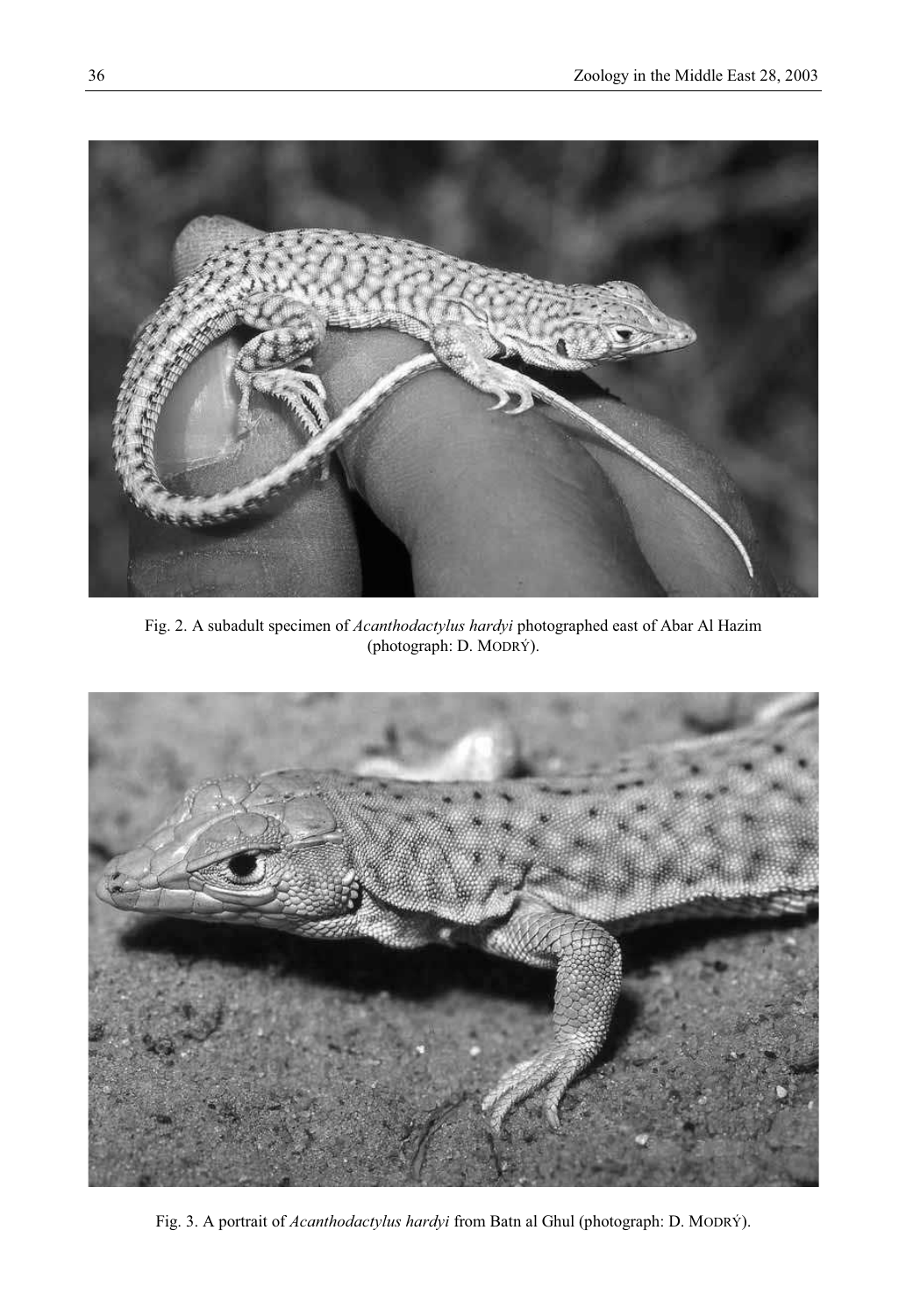## **Discussion**

All the animals examined have the morphological characters typical for *A. scutellatus sensu lato*. Furthermore, the 12 rows of ventral scales across the belly, smooth dorsals, rather large gular scales and smooth temporals fit well HAAS' description of *A.* (*scutellatus*) *hardyi*. In contrast to the widely distributed, often collected and relatively well-studied nominotypic form, the field data on *A. hardyi* are limited. The original description is based on a single specimen from the Hirmas Station near Tebuk in Saudi Arabia (HAAS 1957), whilst a further three specimens were collected and described by HAAS & WERNER (1969) from Lake Habbniyah, Iraq. SALVADOR (1982) reported on more than a dozen further specimens from Saudi Arabia, Kuwait and Iraq, concluding that the uniformity in the distinctive diagnostic features and the absence of intermediate forms supported the subspecific status of *A. s. hardyi* despite its great similarity with the nominotypic form. Recently, HARRIS & ARNOLD (2001) pointed out morphological differences between the nominotypic form and *A. s. hardyi* and divided both forms.

Despite the fact that Jordanian localities are much closer to the range of the nominate form in Israel, no evidence of clinal variation was observed. It is probable that both taxa are separated by a narrow gap formed by the Wadi al Arabah region. Being a northern part of the Great African Rift, this region and the surrounding mountain ranges represent a significant biogeographic barrier separating several reptile taxa. Based on its current distribution, *A. hardyi* can be considered an Arabian taxon, as its occurrence in Batn al Ghul and Al Hazim corresponds with the occurrence of several other psammophilous Arabian reptiles (e.g. *Scincus scincus meccensis*, *Phrynocephalus arabicus*, *Stenodactylus doriae*, *Cerastes g. gasperettii*). To solve the taxonomic status of *A. hardyi* based on the limited material examined is beyond the scope of our note. However, we believe that the data we have presented support the proposal by HARRIS & ARNOLD (2001) to treat this taxon as a separate species.

Lizards of the genus *Acanthodactylus* display strong niche partitioning, allowing several species to occur syntopically (e.g. ARNOLD 1984, ROSS 1989, MODRÝ et al. 1999). Based on our observations from Jordan, *A. hardyi* seems to inhabit the marginal, more or less hardened part of sandy areas with some quantities of stones and scattered chamaephyte vegetation. In Batn al Ghul it shares the locality with the much more common *A. opheodurus,* which attains approximately the same size. The only specimen of *A. hardyi* collected at that particular place may suggest that the real microhabitat there of this species may be different and that it has been overlooked during our relatively short visits.

At the locality east of Al Hazim, a single specimen of *A. opheodurus* and single subadult specimen of *A. schmidti* were collected syntopically with *A. hardyi*. By contrast, ca. 2 km westwards, in the well-studied sandy dunes in the close vicinity of Abar al Hazim, *A. schmidti* co-occurs with *A. opheodurus* but without *A. hardyi*. In the western part of its range *A. schmidti* is the largest psammophilous *Acanthodactylus* confined purely to dunes consisting of more or less loose sand. In such microhabitats, it usually occurs syntopically with one of the smaller *Acanthodactylus* species. It has been found together with *A. opheodurus* at several Jordanian localities (see maps and references in DISI et al. 2001) and with *A. tilburyi*  in Al Mudawwarah (MODRÝ et al. 1999). It is probable that these smaller species exploit a different food spectrum from their larger congener *A. schmidti*. A similar type of coexistence has been reported for *A. s. scutellatus* and *A. longipes* in N Africa and Sinai, but in that particular case *A. scutellatus* is the larger of the two species (BAHA EL DIN 1996). Since *A. opheodurus* has only slight pectination on toes and fingers and is less dependent on the